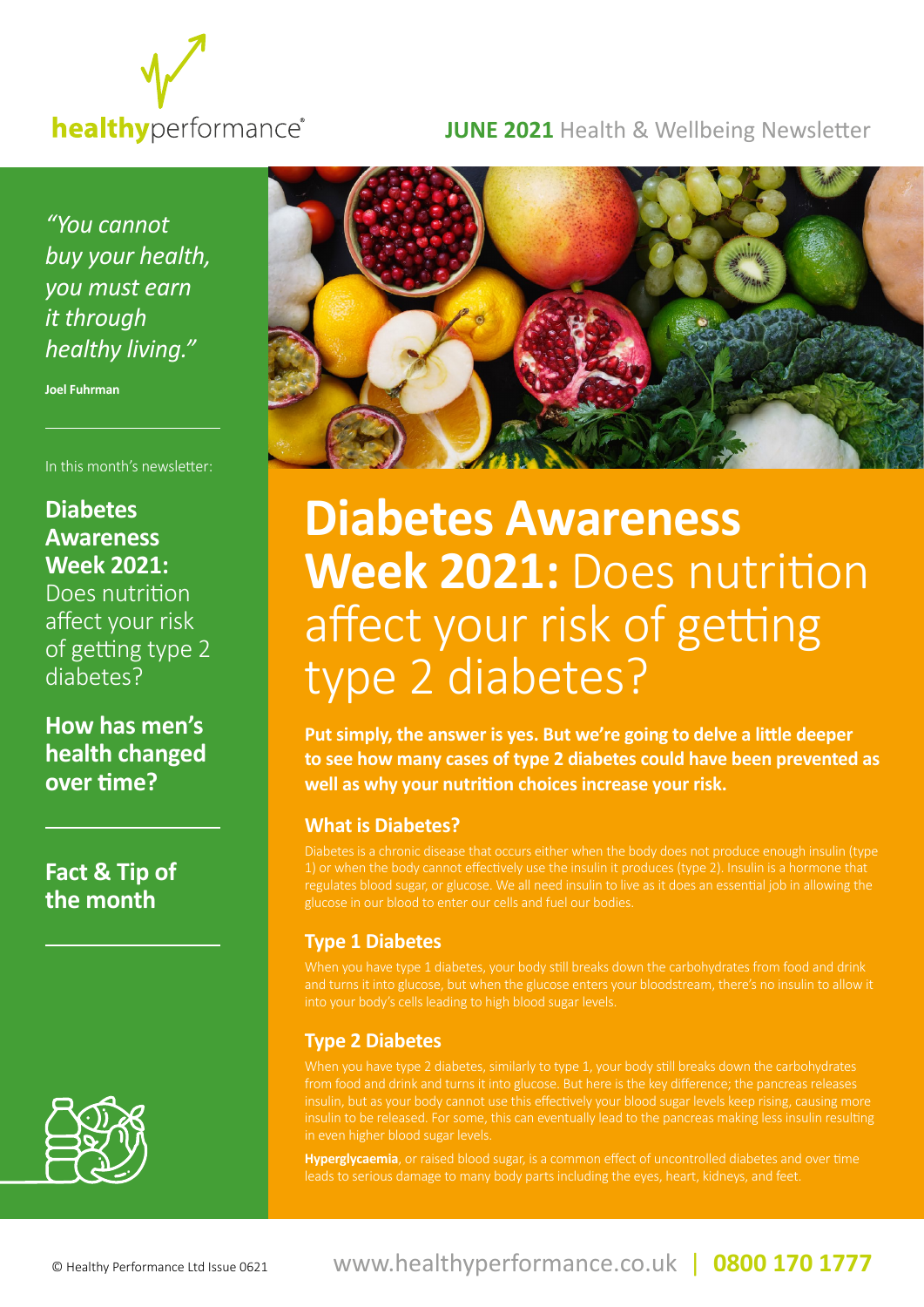## **The facts and figures**

According to Diabetes UK, more than 4.6 also an estimated 12.3 million people at and obesity is the leading cause in most preventable cases.

While type 1 diabetes isn't preventable, three in 5 cases of type 2 diabetes can be prevented or delayed by making heathier choices.

The World Health Organisation states that adults with diabetes have a two-to three-fold increased risk of heart attacks and strokes and diabetes is the cause of 2.6% of global blindness, as well as being among the leading causes of kidney failure.

## **What are the risk factors?**

The main factors that increase your risk of type 2 diabetes is being overweight or obese. Storing fat mainly in your abdomen - rather than your hips and thighs – indicates a greater risk. If you do store fat around your

- above 40 inches (101.6cm)
- You're female with a waist circumference above 35 inches (88.9cm)

Linking in closely with being overweight is inactivity. The less active you are, the greater

and ethnicity, high cholesterol ratio and age amongst others.

## **Type 2 Diabetes and Obesity**



## **What about your diet?**

Regularly consuming more calories than your body needs and eating a diet high in fat and cholesterol increases your risk and can also lead to obesity, the main risk factor.

According to the NHS, a 5% reduction in body weight followed up by regular moderate intensity exercise could reduce your type 2 diabetes risk by more than 50%.

#### **Choose carbs that are high in fibre**

Refined carbohydrates, such as white bread, white rice and sugary breakfast cereals are linked with an increased risk of type 2 diabetes. But wholegrain alternatives, such as brown rice, wholewheat pasta, wholegrain bread and oats are linked to a reduced risk.

Not only does eating more fibre reduce your risk of type 2 diabetes, but it is also associated with a lower risk of other serious conditions such as obesity, heart diseases and certain types of cancers.

Other healthy sources of carbohydrates include:

- Fruits and vegetables
- Pulses such as chickpeas, beans and lentils

#### **Reduce your red and processed meat intake**

Regularly eating red and processed meats such as bacon, sausages, ham, pork, beef and lamb is often associated with an increased risk of type 2 diabetes, as well as heart problems and certain cancers.

You should aim to get as much of your protein as possible from healthier, but just as tasty alternatives such as:

- Lean meats, such as chicken and turkey
- **Eggs**
- Fish.
- Pulses such as chickpeas, beans and lentils
- Unsalted nuts
- Unsweetened yogurt and milk

#### **Eat plenty of fruit and vegetables**

We've all been told from a young age that we should aim to consume a minimum of 5 portions of fruit and veg per day. But did you know that there are certain varieties that are specifically associated with a reduced diabetes risk? These include:

- **Apples**
- **Grapes**
- **Berries**
- Green leafy veg such as spinach, kale, watercress and rocket.

You can eat these fresh or frozen and should always try to find ways to fit these in to your diet – this could be by consuming them as snacks or as an extra portion of veg with your meals.

#### **Reduce your alcohol intake**

Alcohol is high in calories and consuming a lot of it can make it difficult if you are trying to lose weight. Guidelines recommend drinking no more than 14 units per week, spread evenly over 3-4 days.

#### **Choose drinks without added sugar**

It's fairly commonly known that there is a link between having full sugar fizzy drinks and energy drinks and an increased risk of type 2 diabetes.

When cutting out sugary drinks, try not to replace them with fruit juices or smoothies as these still contain a high amount of sugar. Try plain water, no-added sugar cordial, sugar-free tea or coffee as replacements.

With these healthy eating tips you should be able to switch up your diet and start introducing more healthy, tasty and nutritious meals that in turn, help you to reduce your risk of type 2 diabetes.

## **How else can you prevent type 2 diabetes?**

As outlined earlier in the article, there are some factors that we can't control such as our age and race, but healthy lifestyle choices can prevent type 2 diabetes, even if you have some uncontrollable risk factors.

The World Health Organisation suggests:

- Eat healthy foods: choose foods lower in fat and calories and higher in fiber. Focus on eating plenty of fruits, vegetables and whole grains.
- Get active: aim for 150 minutes or more a week of moderate to vigorous aerobic activity such as a such walk, cycling, running or swimming.
- Lose weight if needed: losing a modest amount of weight and keeping it off can delay the progression from prediabetes to type 2 diabetes. Losing 7%-10% of your body weight can reduce the risk of diabetes.
- Avoid long periods of inactivity: sitting still for long period can increase your risk of type 2 diabetes. Try to get up every 30 minutes and move around for a few minutes.

Did you know, at Healthy Performance, we carry out diabetes risk assessments in all of our onsite health assessment options as well as a full diabetic profile within our option 5 health assessment.

For more information, please get in touch here: **https://www.healthyperformance. co.uk/employee-health-checks/**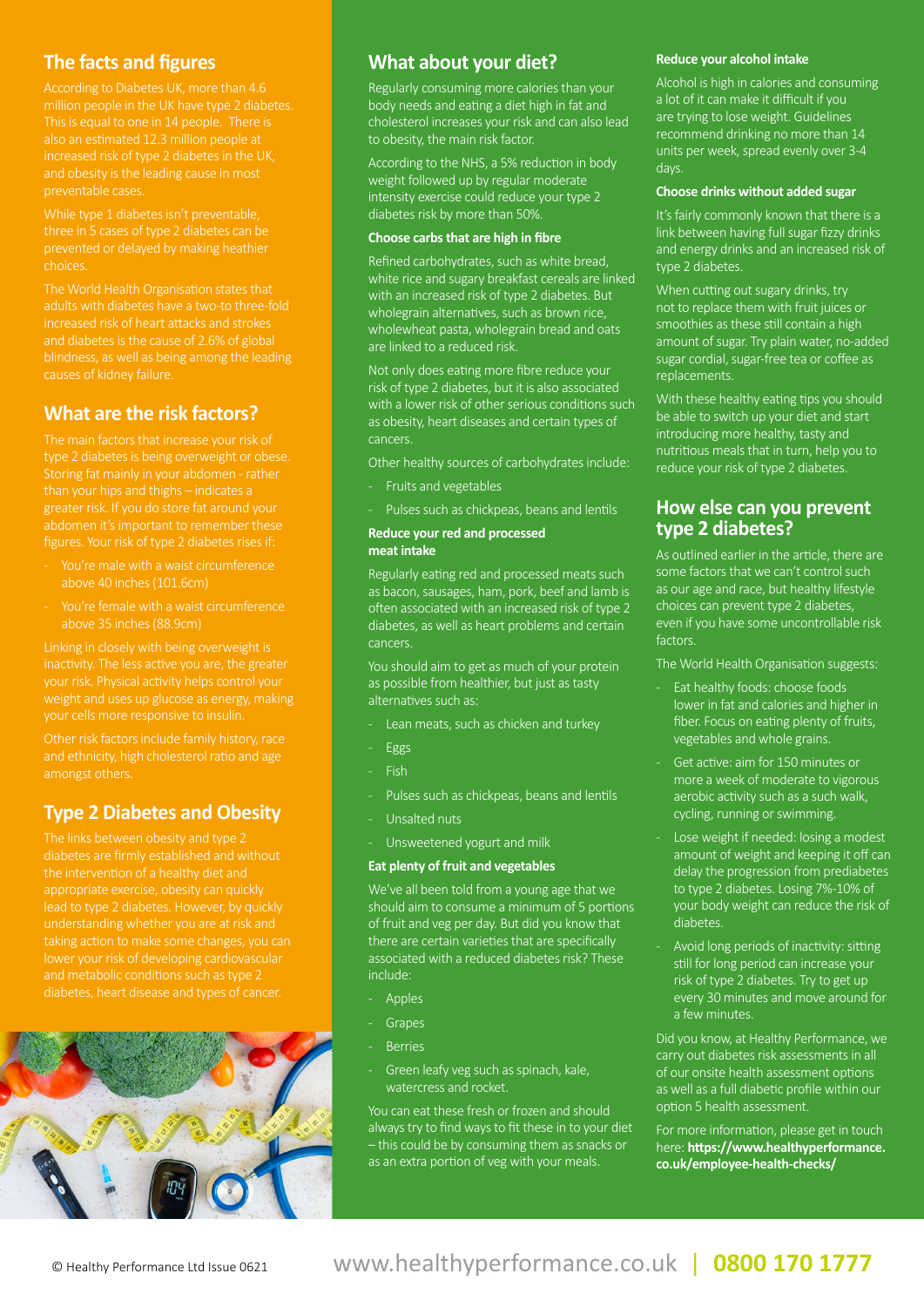

## **How has men's health changed over time?**

**Did you know that women have a longer life expectancy than men? Women are also more likely to visit their GP than men, and less likely to drink excessive amounts of alcohol. But why is there such a large health gap between males and females?** 

#### **Life expectancy**

Men have a lower life expectancy than women, even though Men have a much higher suicide rate than women and are indicating that up to half of male cancer cases could be

There have been two turning points in trends in life

20th century, the gender gap in life expectancy started to

By 2019, life expectancy at birth in England reached 80 years for men and 83.7 years for women, narrowing the gender gap

but not at much as life expectancy – meaning more years are spent in poor health. An English male could expect to reach 79.8 years of age in 2017-19 but his average healthy life expectancy was only 63.2 years – i.e. he would have spent 16.6 of those years (21%) in 'not good' health.

During the same period, an English female could expect to live to 83.4 years, of which 19.9 years (24%) would have been spent in 'not good' health. So although females live an average of 3.6 years longer than males, 3.3 of those additional years is spent in poor health.

However, in 2020 we saw the gender gap widen once again to 4 years due to mortality rates from Covid-19 being higher in males than females.

Women are much more likely to visit their GP when ill as well examine themselves for lumps and bumps. Whereas men are less likely to report the symptoms of disease or illness, resulting in their condition being likely to have worsened by the time they decide to seek diagnosis. As well as being less likely to seek medical help, deaths from occupational causes are far higher among men and coronary heart disease death rates are up to five times higher for men.

The underlying cause of this pattern of health inequality between genders lies in different exposure to risks, especially at work. These risks include working in occupations with a poorer safety record and 'lifestyle' issues such as men's diet and reluctance to talk about personal matters.

According to the Office for National Statistics, 'the reduction in the proportion of men smoking, along with the decline of heavy industry and the move away from physical labour and manufacturing industries towards the service sector are likely factors in why the gender health gap has narrowed in recent years'.

### **Weight, diet and exercise**

Every year, the NHS release a publication on the Statistics on Obesity, Physical Activity and Diet in England.

Their most recent publication, covering April 2018 – December 2019 found that during this time frame, just 25% of men were eating the recommended 5 portions of fruit and vegetables per day. In comparison, in 2007 27% of men were meeting these guidelines, up from 22% in 2001. So why have we seen a slight U-turn in the last decade?